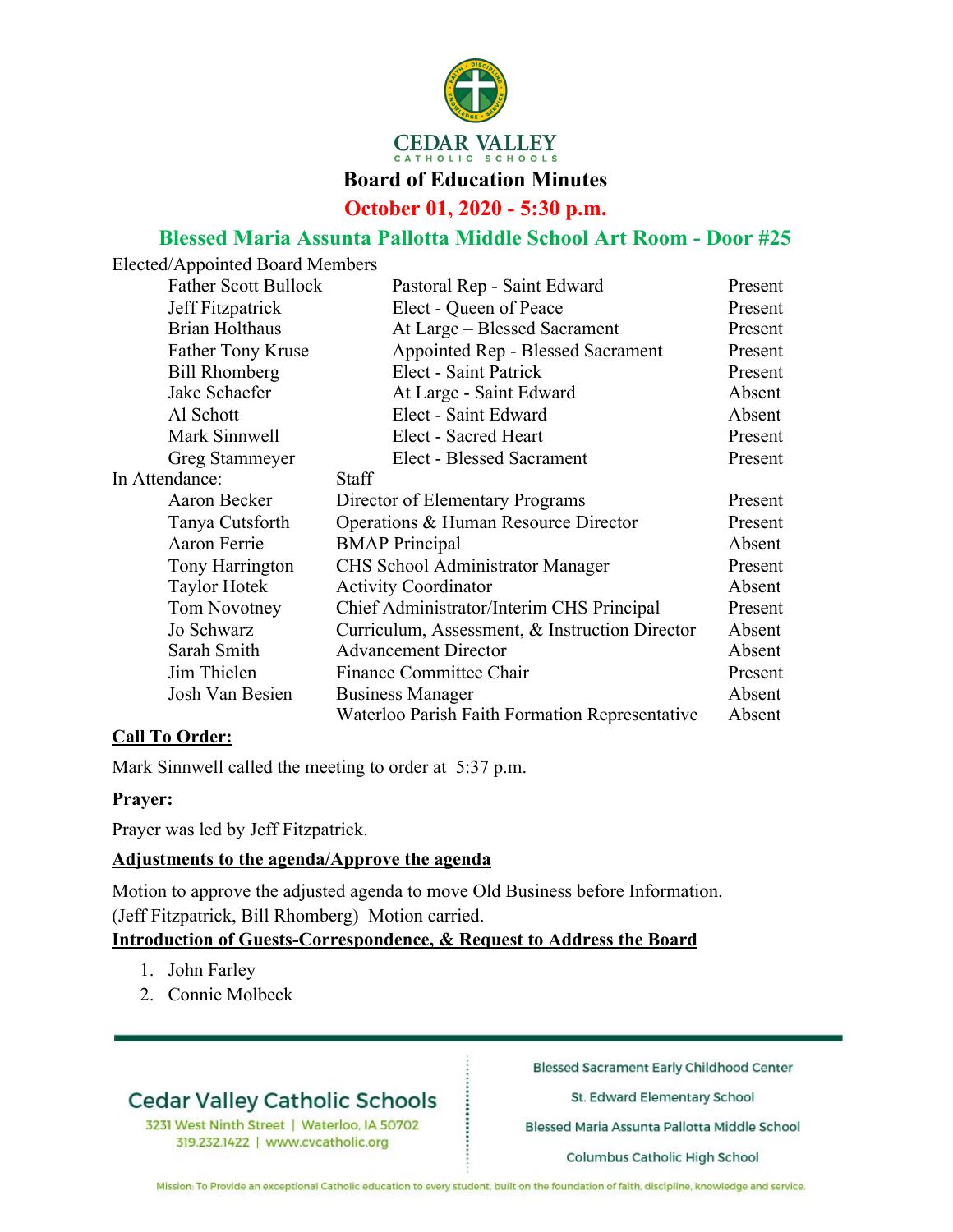

- 3. Susan (Sinwell) Joyce
- 4. Tim Lane
- 5. Helen Hellman
- 6. Debbie Lanich

#### **Consent agenda:**

A motion to approve the consent agenda. (Father Tony Kruse, Greg Stammeyer) Motion Carried.

### **Old business – Action Items:**

1. Board Response to Columbus Catholic High School Name - Board

A motion to approve the following board statement on the name of Columbus Catholic High School. (The Board Statement is located at the bottom of the minutes.) (Jeff Fitzpatrick, Brian Holthaus) Motion carried.

### **Information:**

1. GREER Funds Update (Google meets/family internet) - Tom Novotney Tom noted that part of the CARES Act funding through the government was set aside for internet connectivity for families in need of services. Funding is available for our families currently. Additional devices are another option for the funding.

2. BEDS Official Enrollment Count – Tom Novotney Preschool 3 - 22 down 7 from 19-20 Preschool 4 - 48 down 41 from 19-20 Kindergarten - 56 down 6 1st - 53 down 17 2nd - 62 down 1 3rd - 62 up 16 4th - 43 down 16 5th - 55 up 11 6th - 56 down 3 7th - 59 down 16 8th - 67 down 14 9th - 86 up 23 10th - 65 up 3 11th - 58 down 3 12th - 58 down 13

- 780 down 36 students K-12 from 19-20. Budgeted K-12 numbers for 19-20 was 790.
	- 3. Updated COVID Quarantine Guidance Tom Novotney

## **Cedar Valley Catholic Schools**

3231 West Ninth Street | Waterloo, IA 50702 319.232.1422 | www.cvcatholic.org

**Blessed Sacrament Early Childhood Center** 

St. Edward Elementary School

Blessed Maria Assunta Pallotta Middle School

Columbus Catholic High School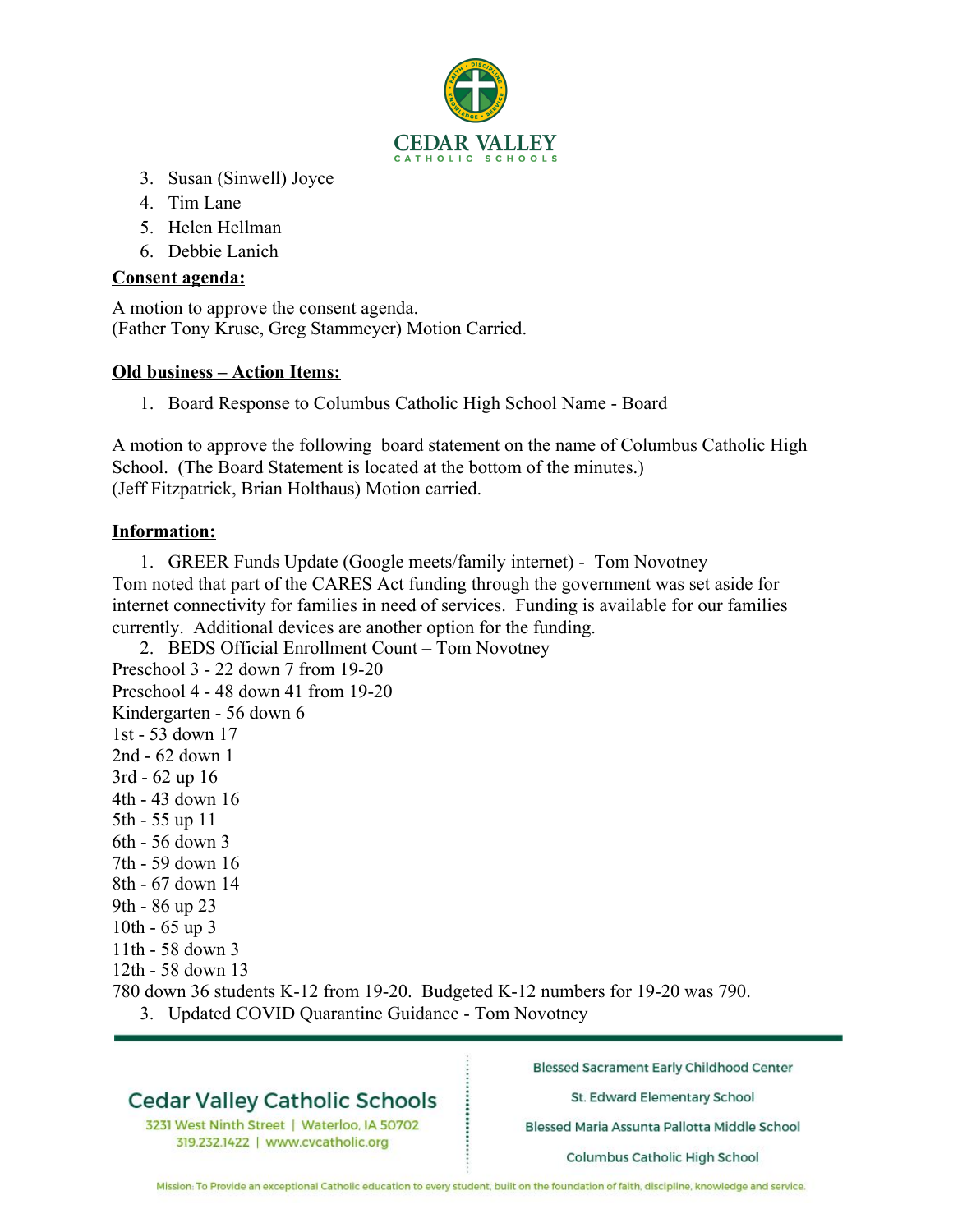

IDPH updated guidance on "When to Quarantine". Staff is continuing to education students, staff and families with changes.

**In-service:** Next section of Forming Consciences for Faithful Citizens; paragraphs 13-16

### **Adjournment:**

A Motion to adjourn the meeting was made at 7:11 pm. (Father Tony Kruse, Bill Rhomberg) Motion carried.

### **Next meeting:**

Thursday, November 04, 2020 at 5:30 PM Blessed Maria Assunta Pallotta Middle School Art Room - Door #25 Prayer – Bill Rhomberg Executive Board Meeting - October 19, 2020 at 5:30 PM

#### **STATEMENT OF THE CEDAR VALLEY CATHOLIC SCHOOLS BOARD REGARDING THE PROPOSAL TO CHANGE THE NAME OF COLUMBUS CATHOLIC HIGH SCHOOL**

We have heard from a number of voices, both in writing and at the July 2020 and October 2020 meetings, proposing a change in the name of Columbus Catholic High School. It was suggested that the use of the name of Christopher Columbus in association with a Catholic high school was not appropriate, due to his association with the colonization of the Americas and the negative effects upon its indigenous peoples. For the following reasons, we would not support such a change of name.

#### **1. Christopher Columbus is not the patron of Columbus Catholic High School.**

Much of the discourse regarding the naming of CCHS has suggested that Columbus, either because of his personal actions or his contribution to the larger process of colonization of the Americas by Europeans, is not a fitting role model for our youth, nor a fitting namesake for any Catholic/Christian institution. In fact, when the pastors at the time of the school's naming made their choice, they were well aware that Christopher Columbus was not a canonized saint, nor were they expressly holding him up as a role model. As reported by Msgr. Walter Brunkan, long-time principal of the high school, the pastors who were responsible for the naming of the school chose the name "Columbus High School" not because any specific personal qualities of Christopher Columbus, but instead because of the spirit of exploration and venturing that the explorer represented, as the newly consolidated high school too was at the beginning of an unknown future, a future filled with the confidence that, in the unknown voyage ahead, God would lead the

## **Cedar Valley Catholic Schools**

3231 West Ninth Street | Waterloo, IA 50702 319.232.1422 | www.cvcatholic.org

**Blessed Sacrament Early Childhood Center** 

St. Edward Elementary School

Blessed Maria Assunta Pallotta Middle School

Columbus Catholic High School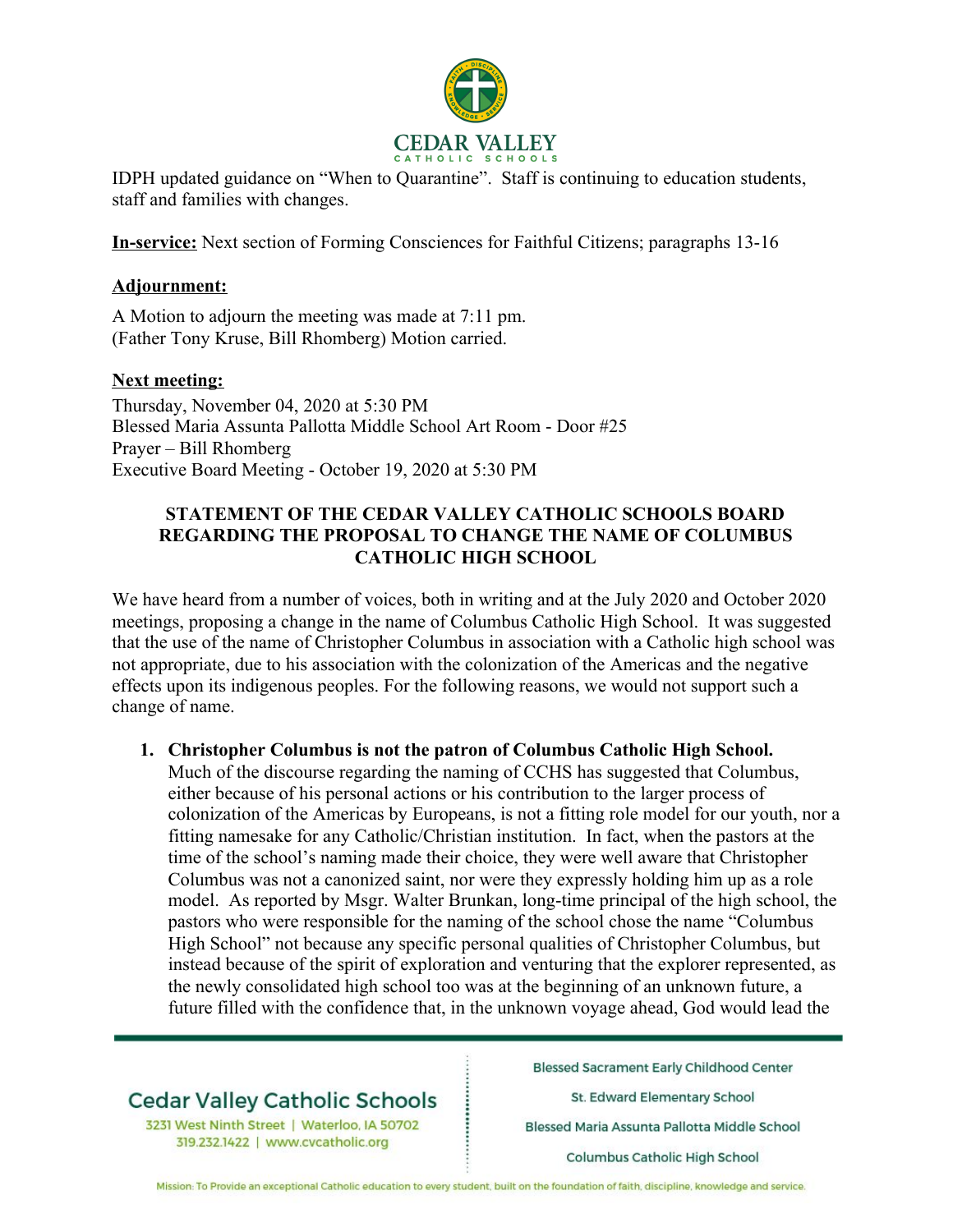

way. There have been no known artifacts or pictures commemorating Christopher Columbus on the high school campus.

#### **2. Our faith has never identified holiness with perfection of behavior.**

In fact, in many ways just the opposite is true. Holiness is associated with a willingness to let the grace of God convert our failings and sinfulness into virtue. Some have suggested that, because no human being can be perfect, we ought to forego the naming of any Catholic institution after any fallible human person, which would exclude everyone except the Blessed Virgin Mary and the Lord. Besides the fact that this is contrary to our Catholic tradition, much would be lost by failing to hold up the example of an ordinary human being who, subject to God's grace, became an instrument of God. The list of canonized saints is long who exhibited sinful and/or immoral behavior, and then were transformed by grace. We would do a disservice to exclude any human name attached to our Catholic institutions because s/he was not perfect. Every saintly role model (except the Blessed Virgin Mary) was holy specifically because s/he experienced redemption.

**3. We are not served by "white-washing" history by removing from our consciousness those who might have failed in charity.**

The lesson could be taught that anyone who has failed to live up to certain standards ought to be removed from our society's consciousness. This is a dangerous road down which to travel—and often the hallmark of totalitarian regimes. For better or for worse, Christopher Columbus is an influential part of our cultural history. If we forget about history, we run the risk of repeating it.

**4. A name change in response to racial injustice is a superficial act before the more important formation of our students in the Christian obligation of respecting the dignity of each human person.**

The name of the institution is not really the issue. It would be the rare student who has even wondered about the origin of the name of Columbus Catholic High School. More important would be how our institution decides to react to the legitimate issues that have gained new focus in our nation's consideration of racial justice and how we will form our students to be agents of more perfect racial justice. If our aim is truly to contribute to a change in our society's treatment of racially disadvantaged persons, more is needed than a name change; rather, a culture change ought to be our goal.

**5. If the word "Columbus" was to be removed from the name of the high school, it seems a similar case could be made to remove "Catholic."** Just as some have presented historical reasons why the name Columbus is, in their judgment, not appropriate for our Catholic High School, historical evidence could be harvested to reject both calling our school "Catholic" and teaching from that perspective. The approach to assessing the moral and historical appropriateness of names seems, in this imperfect world, endless, with the exception of maybe calling us something so bland as to not distinguish the specific mission of our school.

# **Cedar Valley Catholic Schools**

3231 West Ninth Street | Waterloo, IA 50702 319.232.1422 | www.cvcatholic.org

**Blessed Sacrament Early Childhood Center** 

St. Edward Elementary School

Blessed Maria Assunta Pallotta Middle School

Columbus Catholic High School